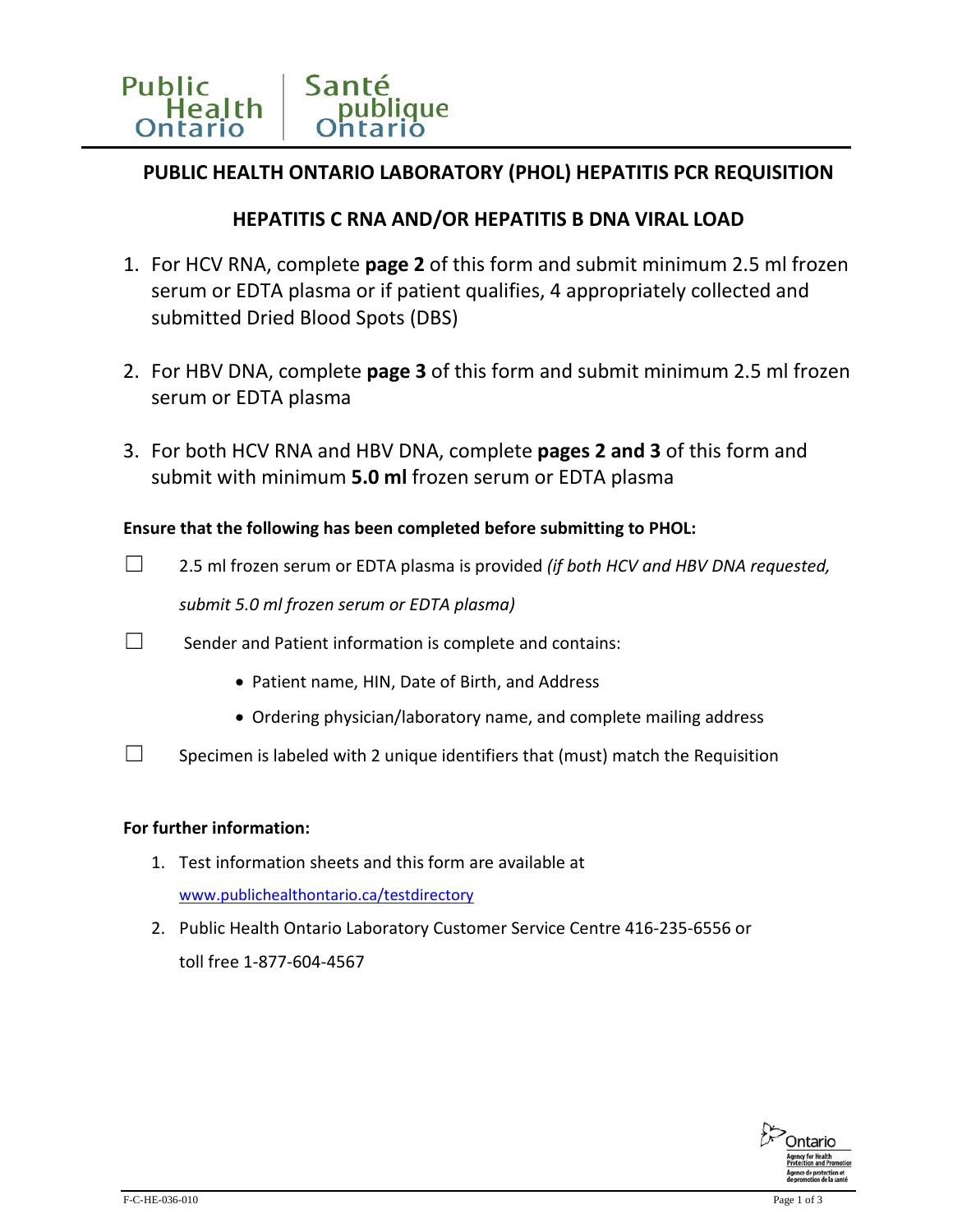

# **HEPATITIS C (HCV) RNA TEST REQUISITION**

**Minimum 2.5 mL serum or EDTA plasma removed from clot within 6 hours of collection and submitted frozen or minimum of 4 appropriately collected Dried Blood Spots (DBS) to PHOL.**

| <b>Submitter</b>                                                                                                                                                                                                                                                                                                                                               | <b>Patient Information</b>                                        |
|----------------------------------------------------------------------------------------------------------------------------------------------------------------------------------------------------------------------------------------------------------------------------------------------------------------------------------------------------------------|-------------------------------------------------------------------|
| <b>Courier Code</b>                                                                                                                                                                                                                                                                                                                                            | Health No.<br>Sex<br>Date of Birth:<br>vyvy / mm / dd             |
| <b>Provide Return Address:</b>                                                                                                                                                                                                                                                                                                                                 | Medical Record No.                                                |
| <b>Name</b>                                                                                                                                                                                                                                                                                                                                                    | First Name (per OHIP card)<br>Patient's Last Name (per OHIP card) |
| <b>Address</b><br><b>City &amp; Province</b><br>Postal Code                                                                                                                                                                                                                                                                                                    | <b>Patient Address</b>                                            |
|                                                                                                                                                                                                                                                                                                                                                                |                                                                   |
|                                                                                                                                                                                                                                                                                                                                                                | <b>Postal Code</b><br><b>Patient Phone No.</b>                    |
| Clinician Initial / Surname and OHIP / CPSO Number                                                                                                                                                                                                                                                                                                             | <b>Submitter Lab No.</b>                                          |
| Tel: The Company of the Company of the Company of the Company of the Company of the Company of the Company of the Company of the Company of the Company of the Company of the Company of the Company of the Company of the Com<br>Fax: <b>Example</b>                                                                                                          | <b>Specimen Details</b>                                           |
|                                                                                                                                                                                                                                                                                                                                                                | Date Collected:                                                   |
| <b>cc Doctor Information</b>                                                                                                                                                                                                                                                                                                                                   | yyyy / mm / dd                                                    |
|                                                                                                                                                                                                                                                                                                                                                                | <b>Type of Specimen:</b>                                          |
| Name: Tel: 2008 - 2009 - 2009 - 2009 - 2010 - 2010 - 2011 - 2012 - 2014 - 2014 - 2014 - 2014 - 2014 - 2014 - 20<br>Lab/Clinic Name: Mannell Mannell Mannell Pax: Mannell Pax: Mannell Pax: Mannell Pax: Mannell Pax: Mannell Pax: Mannell Pax: Mannell Pax: Mannell Pax: Mannell Pax: Mannell Pax: Mannell Pax: Mannell Pax: Mannell Pax: Mannell<br>$CPSO \#$ | $\Box$ Serum<br>EDTA Plasma                                       |

☐ **Diagnostic:** To be used only in patients who are HIV positive, immunocompromised, infant of HCV positive mother, patient with anti-HCV indeterminate result and 8-10 weeks post exposure. Please specify under " Other relevant and clinical information" below the clinical reason this test is being requested for diagnosis of HCV infection.

☐ **Pre-Treatment:** Genotyping and Baseline viral load

☐ **On Treatment:**

☐**4 weeks** ☐ **8 weeks** ☐ **12 weeks** ☐**Other Specify # of weeks \_\_\_\_** 

☐ **Post Treatment:** \_\_\_\_\_\_\_\_\_ weeks/months *(2 samples less than the detection limit (<15 IU/mL) and 6 months apart are required to confirm successful treatment. No follow up required unless there is a new exposure).*

#### ☐ **HCV DRUG RESISTANCE TESTING (Criteria for Eligibility: HCV VL ≥ 10,000 (1 x 10E+4) IU/mL)**

☐**Test on previously tested HCV VL/GENO sample. PHL Lab no.: \_\_\_\_\_\_\_\_\_\_\_\_\_\_\_\_\_\_\_** ☐**Test on new sample. (Submit 2.5 mL frozen serum or EDTA plasma)**

# **Other relevant and clinical information**

#### **This form is available at:** <http://www.publichealthontario.ca/Requisitions>

The personal health information is collected under the authority of the Personal Health Information Protection Act, (1)(c)(iii) for the purpose of clinical laboratory testing. If you have questions about the collection of this personal health information please contact the PHOL Manager of Customer Service at 416-235-6556 or toll free 1-877-604-4567 (03/2016)